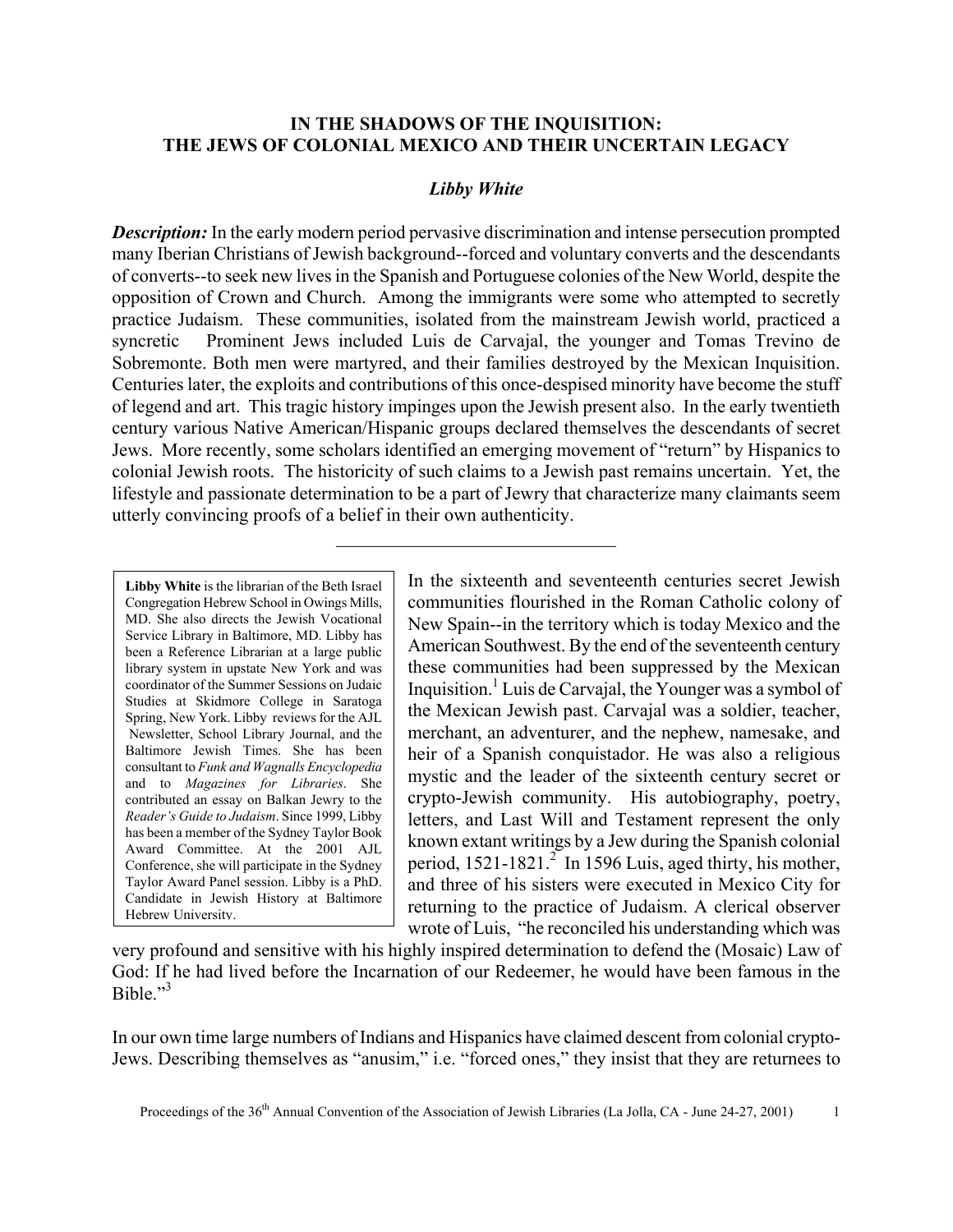mainstream Judaism. The phenomena among these groups of fragments of rabbinic customs and tombstones inscribed with Stars of David and personal names such as "Adonay" have been the subject of much scholarship and controversy. Anthropologist Raphael Patai studied Mexican anusim beginning in the 1930's; he was doubtful about their claims and speculated about their relationship to the Protestant fundamentalist Church of God.<sup>4</sup> In the 1980's historian Stanley Hordes theorized that crypto-Jews fled north into what is now New Mexico to escape the Inquisition and intermarried with the Indian population, that among their descendants Judaism was preserved.<sup>5</sup>

After the Inquisition began to hound converted Jews and their descendants, settlement in Mexico became an attractive option both for crypto-Jews and for believing Christians of Jewish origin. Mexico offered economic opportunities in agriculture, mining, and trade and a familiar culture.<sup>6</sup> Jews came to Mexico with Hernando Cortes. In Diego Rivera's mural of Cortes' landing at Vera Cruz, his Jewish associate Hernando Alonso is prominently depicted. Alonso would become the first Mexican "Judaizer" to be burnt at the stake in  $1528$ .<sup>7</sup> In 1569 the Mexican Inquisition was formally established. Its records are the main sources of information about Jewish life in colonial Mexico.<sup>8</sup>

The Carvajals were high profile victims of the Inquisition. Conquistador Luis de Carvajal, the Elder was a military hero who received a large land grant, the Kingdom of New Leon. As governor, he subdued the Indians and founded the city of Monterrey, Mexico. He had some Jewish antecedents, but was a devout Catholic. When members of his family were arrested as Judaizers, the governor was charged with not reporting their activities. He was sentenced to expulsion from New Spain for six years, but died soon after in the Inquisition prison at  $51<sup>9</sup>$  The Carvajal line disappeared from the Inquisition records and from Mexican Jewish life.<sup>10</sup>

A large payment to the Spanish monarchy in 1604 secured several decades of toleration. This period came to an end in 1642.<sup>11</sup> Between 1646-49 approximately two hundred sixteen Judaizers were tried in a series of autos-da- fe. The April 1649 auto-da-fe was called "the Great One."12 Among the executed was Tomas Trevino de Sobremonte, the heroic leader of one of Mexico City's "synagogue" gatherings. The Jewish community was broken spiritually and economically, never to recover.<sup>13</sup> This was the Inquisition's high-watermark. Although not abolished until 1821, the year of Mexican independence, the Inquisition tried fewer Judaizers and meted out less severe sentences. The crypto-Jewish remnant was absorbed into the Mexican population.<sup>14</sup>

Historians estimate that at its peak the Jewish population of Mexico was 10% of the non-Indian population in all of New Spain, which included the southwestern United States, Mexico, Central America, the Spanish Caribbean islands, and the Philippines, perhaps 2,500 people. Communities, often referred to as "synagogues" by the Inquisition, existed in Mexico City, Guadalajara, Zacatecas, Puebla, Veracruz, Campeche, in the Yucatan and along the Caribbean. Documents mention three synagogues in Mexico City and one in Guadalajara.<sup>15</sup> Mexican Jews had ties to Jews in tolerated communities, Jews in Iberia, and Jews in the Land of Israel.<sup>16</sup> Jews attempted to marry within the community. Crypto-Jewish families were close and typically large, with 5 to 8 children. Children were generally not told about their ancestry until they were 13. Often one child was encouraged to enter the Church, both as a cover and to afford the family access to religious literature.<sup>17</sup>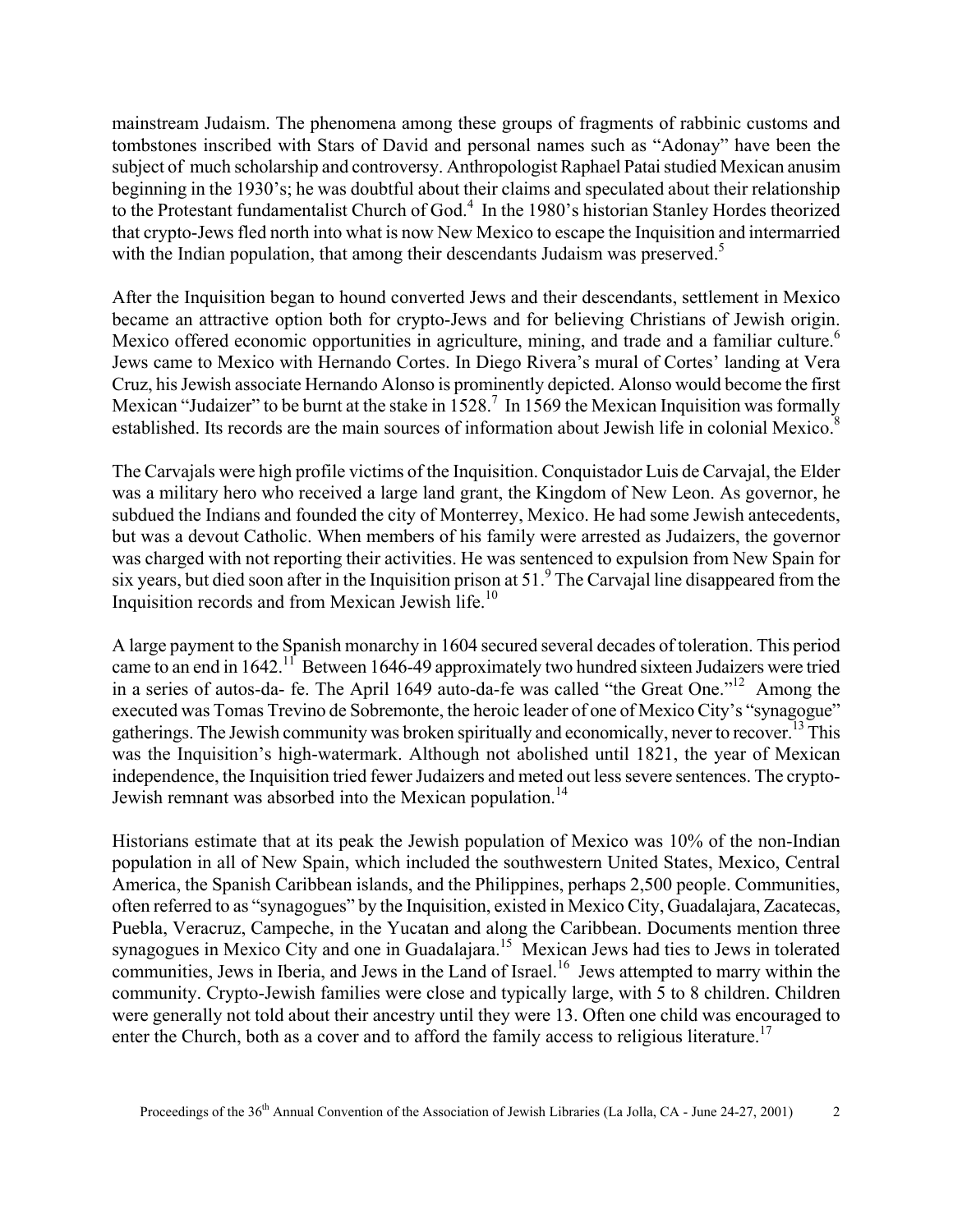Luis de Carvajal, the Younger, in his Last Will and Testament, expressed beliefs in one God, the Law of Moses, and Jewish chosenness.<sup>18</sup> Crypto-Jews found a link to their authentic Judaism in the Vulgate Bible. They accepted the Old Testament and Apocrypha, not realizing that the latter were not part of the Jewish canon. Daniel and Psalms had a special appeal to crypto-Jews.19 Luis de Carvajal had read commentaries on Maimonides and Josephus' History of the Jews. He was unaware of the Oral Law.<sup>20</sup> Crypto-Jewish religion was marked by much prayer-but not in Hebrew, which had been lost even among communal leaders. These leaders were charismatic but often not learned. Apparently, there were no ordained rabbis. Crypto-Jews fasted often and for long periods, perhaps due to feelings of guilt about conversion or residence in a land where Judaism was prohibited.<sup>21</sup> Observance of the Sabbath was important, if difficult. Several traditional holidays were also celebrated--Passover, which featured unleavened tortillas; "Kippur" or the Great Day of Atonement, a three-day Fast of Esther, and Tisha b'Av.<sup>22</sup> Attempts were made to avoid forbidden foods.<sup>23</sup> In life-cycle matters, crypto-Jews led a double life, publicly observing Christian rites which were supplemented privately by Jewish ceremonies  $.24$ 

Historians agree that crypto-Judaism was sustained by the courage of its women--women like Blanca Enriques, whom the Inquisition called "a famous dogmatist and rabbina." These women directed ritual, taught Torah, and passed on Jewish culture and identity. They were often martyred.<sup>25</sup> A strong strain of messianism also preserved the community. In the seventeenth century Mexican Jews believed that deliverance was at hand. Some thought that the Messiah had been born in Mexico already; others awaited the Messiah's birth to a devout Jewess in the community led by either Simon Vaez Sevilla or Tomas Trevino de Sobremonte. There are descriptions of the communal adoration of the pregnant Ines Pereira, niece of Tomas.<sup>26</sup> This focus on the person of the mother of the Messiah was one of many Roman Catholic influences on crypto-Judaism. Others were a belief in the concept of salvation from eternal damnation, the practice of mortification of the flesh, and the designation of biblical heroes and outstanding contemporaries as saints. $27$ 

Interest in crypto-Judaism continues to grow, with further research and publication, formation of new associations, and development of internet web-sites. In the 1980's Raphael Patai acknowledged that some Hispanic claimants might be descendants of crypto-Jews.28 More recently, anthropologist David Gradwohl wrote, "I think it is difficult to reject out of hand the possibility that there are some sorts of Judaic identity that continue today. If crypto-Jews exist in Portugal and Spain (as they have proven to) why would they absolutely not exist in the American Southwest?"29 Jewish historic memory although sometimes tricky is powerful.

#### **Reference Notes**

1.Allan Metz, "Those of the Hebrew Nation" in Sephardim in the Americas: Studies in Culture and History ed. Martin A. Cohen and Abraham J. Peck. (NY: American Jewish Archives, Tuscaloosa and London, University of Alabama Press, 1993), 216.

2. Seymour Liebman, The Enlightened: The Writings of Luis de Carvajal, the Younger (Miami, FL: University of Miami Press, 1967), 9.

3. Martin A. Cohen, The Martyr: The Story of a Secret Jew and the Mexican Inquisition in the Sixteenth Century (Philadelphia, PA: Jewish Publication Society, 1982), 257; Seymour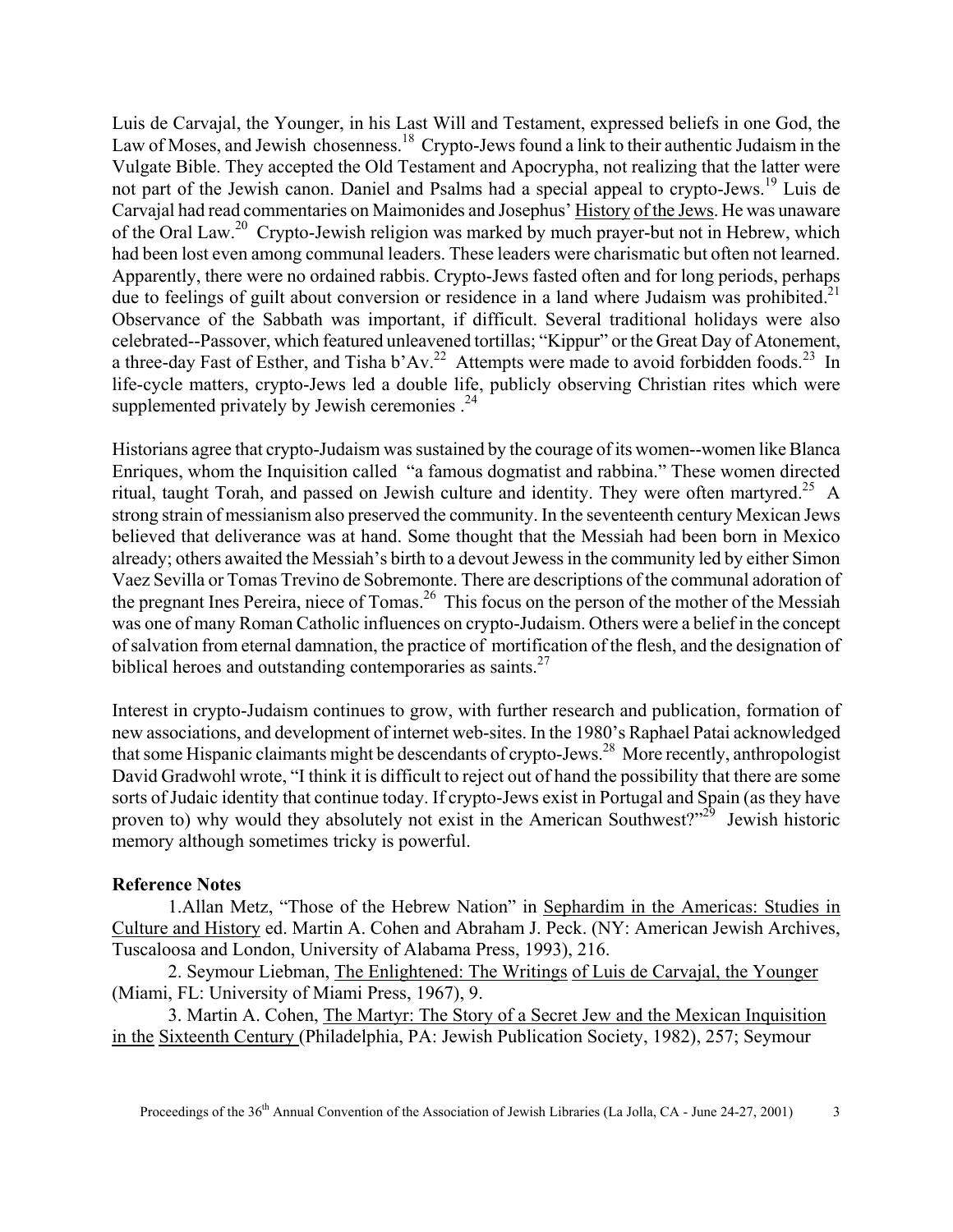Liebman. New World Jewry 1543-1825: Requiem for the Forgotten (NY: Ktav Publishing House, 1982), 50'51.

4. Raphael Patai, "Vento Prieta Revisited," Jewish Folklore and Ethnology Review 18 (1996): 18.

5.Barbara Ferry and Debbie Nathan, "Mistaken Identity? The Case of New Mexico's Hidden Jews," Atlantic Monthly 283 December 2000, 6.

6. Alicia Gofman de Backal, "Anusim Women in America," Shofar 18 (Fall 1999): 10. 7.Seymour Liebman, "Hernando Alonso: The First Jew on the North American

Continent," Journal of Inter-American Studies 5 (April 1963): 291-95; Seymour Liebman, New World Jewry, 51; Jacob R.Marcus, The Colonial American Jew 1492-1776 v.1 (Detroit, MI: Wayne State University Press, 1971), 64; "Jews of ;Mexico," Am Yisrael Mexico (www.amyisrael.co.il/na/mexico/

8.Salo W. Baron, A Social and Religious History of the Jews: Late Middle Ages and Era of European Expansion 1200-1650 v.15 (NY, London: Columbia University Press: Philadelphia, PA: Jewish Publication Society, 1973), 269.

9. Martin A.Cohen, The Martyr, ch.3,4,6,7; Jacob R.Marcus, 51; Allan Metz, 211; Arnold Wiznitzer, "Crypto-Jews in Mexico during the Sixteenth Century" in The Jewish Experience in Latin America: Selected Studies: The Publications of the American Jewish Historical Society, ed .Martin A. Cohen (Waltham, MA: American Jewish Historical Society, NY: Ktav Publishing House, Inc., 1971) 113.

10. Salo W.Baron, 286; Seymour Liebman, The Enlightened,140.

11. Allan Metz, 214-15.

12. The auto-da-fe (act of faith) was a spectacular dramatic ceremony during which the accused heard their sentences. For a description, see Seymour Liebman, New World Jewry, 48- 49.

13. Seymour Liebman, "Tomas Trevino de Sobremonte: A Jewish Mexican Martyr," Jewish Social Studies 42 (Winter 1980); 163-74; Arnold Wiznitzer, "Crypto-Jews in Mexico in the Seventeenth Century" in The Jewish Experience in Latin America, 224, 229-39.

14. Seymour Liebman, ed., The Jews and the Inquisition of Mexico: The Great Auto Da Fe of 1649, as related by Mathias de Bocanegra, SJ (Lawrence, KS, Coronado Press, 1974), 23; Seymour Liebman, New World Jewry, 33; Jacob R. Marcus,33.

15. Seymour Liebman, New World Jewry, 87.

16. Alicia de Backal, 10; Seymour Liebman, New World Jewry, 42; Allan Metz, 224.

17. Alicia de Backal, 10.

18. Martin A. Cohen, "The Religion of Luis Rodriguez Carvajal: Glimpses into the Passion of a Mexican Judaizer," American Jewish Archives 20 (April 1968): 44.

19. Martin A. Cohen, "The Religion of …," 41.

20. Arnold Wiznitzer, Sixteenth Century, 116-117.

21. Moshe Lazar, "Scorched Parchments and Tortured Memories: The Jewishness of the Anusim" in Cultural Encounters: The Impact of the Inquisition in Spain and the New World ed. Mary Elizabeth Perry and Anne J. Ortiz (Berkeley, CA: University of California Press, 1991), 186.

22. Martin A. Cohen, "The Religion of …," 41.

23. Alicia de Backal, 10.